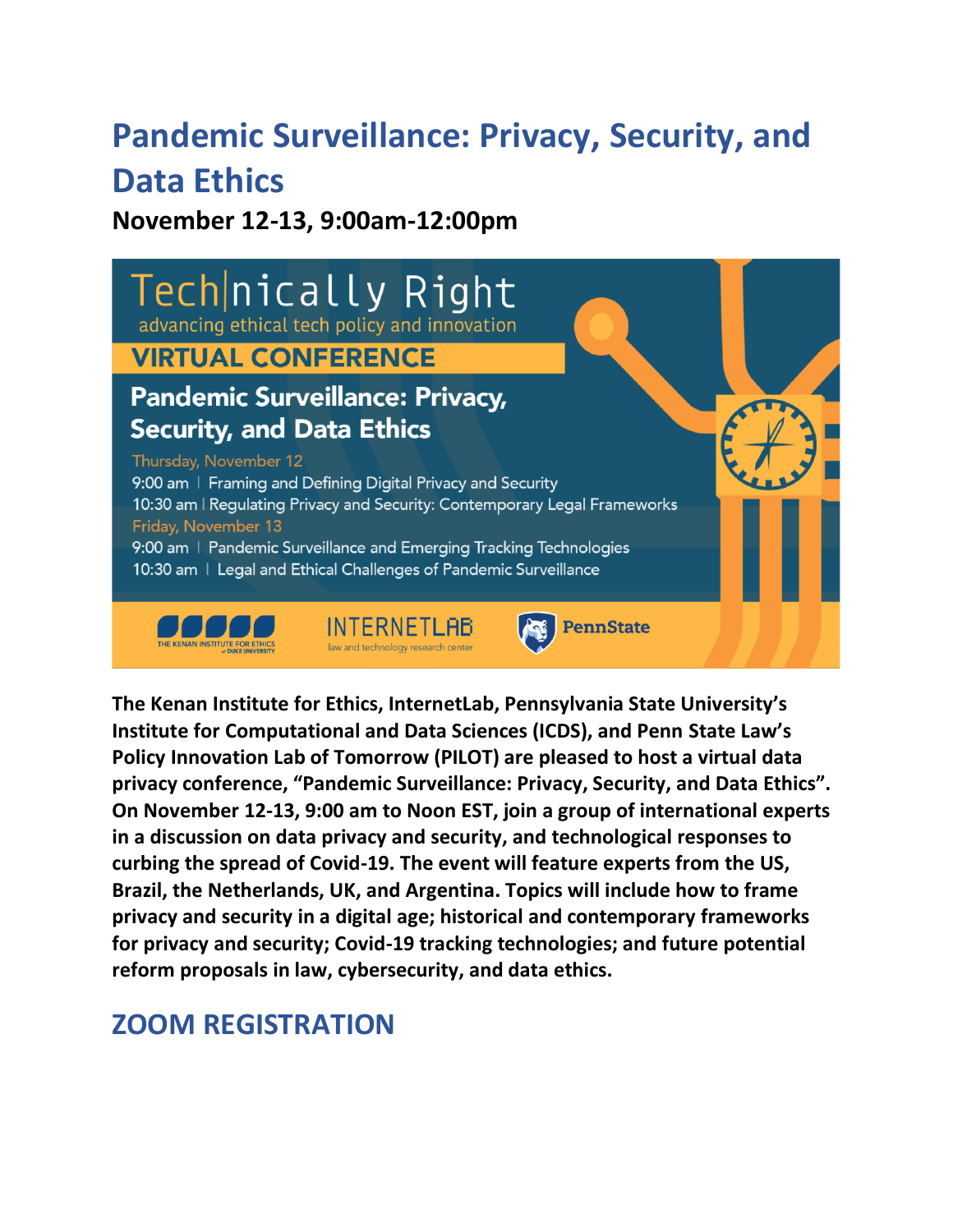## **Thursday, November 12**

## **9:00 am: Framing and Defining Digital Privacy + Security**

**Jolynn Dellinger** (Moderator), Stephen and Janet Bear Visiting Lecturer and Kenan Senior Fellow at the Kenan Institute for Ethics, Duke University; Senior Lecturing Fellow, Privacy Law and Policy, Duke Law School; and Adjunct Professor, UNC School of Law (North Carolina, US)

**Yasodora Córdova**, MC/MPA Ford Foundation Mason Fellow at Ash Center for Democratic Governance and Innovation, at Harvard University (Boston, US and Brazil)

**Andrea Matwyshyn**, Penn State Law Associate Dean for Innovation and Technology; Founding Director, Penn State PILOT Lab (Policy Innovation Lab of Tomorrow); Professor of Law and Engineering Policy, Penn State University – University Park (Pennsylvania, US)

**Davi Ottenheimer**, VP Trust and Digital Ethics, Inrupt (Boston, US)

**Daniel Susser**, Assistant Professor of Information Sciences & Technology and Philosophy, Penn State College of Information Sciences & Technology; and Research Associate at the Rock Ethics Institute at Penn State University – University Park (Pennsylvania, US)

## **10:30 am: Regulating Privacy and Security: Contemporary Legal Frameworks**

**Nathalie Fragoso** (Moderator), Head of Research, Privacy and Surveillance, InternetLab (Brazil)

**Ian Brown**, Visiting CyberBRICS professor at Fundação Getulio Vargas (FGV) Law School in Rio de Janeiro (UK and Brazil)

**Els De Busser**, Assistant Professor of Cyber Security Governance, Institute of Security and Global Affairs, Leiden University (Netherlands, EU)

**Joshua Fairfield,** William Donald Bain Family Professor of Law, Washington and Lee University School of Law (Virginia, US)

**Peter Margulies**, Professor of Law, Roger Williams School of Law (Rhode Island, US)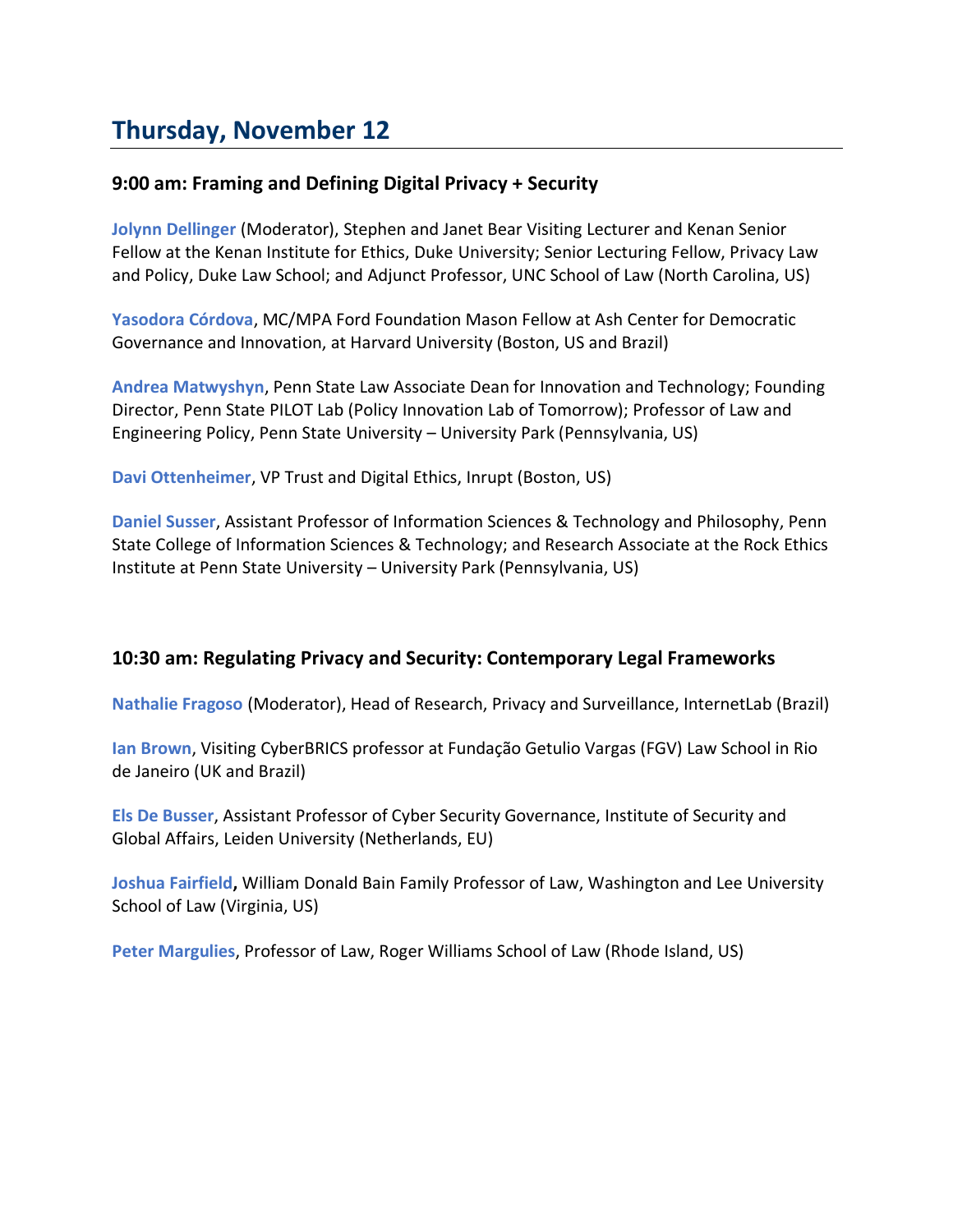## **Friday, November 13**

## **9:00 am: Pandemic Surveillance and Emerging Tracking Technologies**

**Margaret Hu** (Moderator), Professor of Law and International Affairs, Penn State Law and School of International Affairs, Institute for Computational and Data Sciences, Pennsylvania State University - University Park (Pennsylvania, US)

**Bethânia de Araújo Almeida**, Sociologist, Researcher at FIOCRUZ (Brazil).

**Jolynn Dellinger**, Stephen and Janet Bear Visiting Lecturer and Kenan Senior Fellow at the Kenan Institute for Ethics, Duke University; Senior Lecturing Fellow, Privacy Law and Policy, Duke Law School, and Adjunct Professor; UNC School of Law (North Carolina, US)

**David Gray**, Jacob A. France Professor of Law, University of Maryland Francis King Carey School of Law (Maryland, US)

**Maria Soledad Segura**, Adjunct Professor in the Faculties of Social Sciences (FCS) and Communication Sciences (FCC) at the National University of Córdoba (UNC) (Argentina)

## **10:30 am: Legal and Ethical Challenges of Pandemic Surveillance**

**Andrea Matwyshyn** (Moderator), Penn State Law Associate Dean for Innovation and Technology; Founding Director, Penn State PILOT Lab (Policy Innovation Lab of Tomorrow); Professor of Law and Engineering Policy, Penn State University – University Park (Pennsylvania, US)

**Stuart Brotman**, Howard Distinguished Endowed Professor of Media Management and Law; Beaman Professor of Journalism and Electronic Media, School of Journalism and Electronic Media, College of Communication and Information, University of Tennessee – Knoxville (Tennessee, US)

**Margaret Hu**, Professor of Law and International Affairs, Penn State Law and School of International Affairs, Institute for Computational and Data Sciences, Pennsylvania State University - University Park (Pennsylvania, US)

**Nathalie Fragoso**, Head of Research, Privacy and Surveillance, InternetLab (Brazil)

**Alan Rozenshtein**, Associate Professor of Law at the University of Minnesota Law School (Minnesota, US)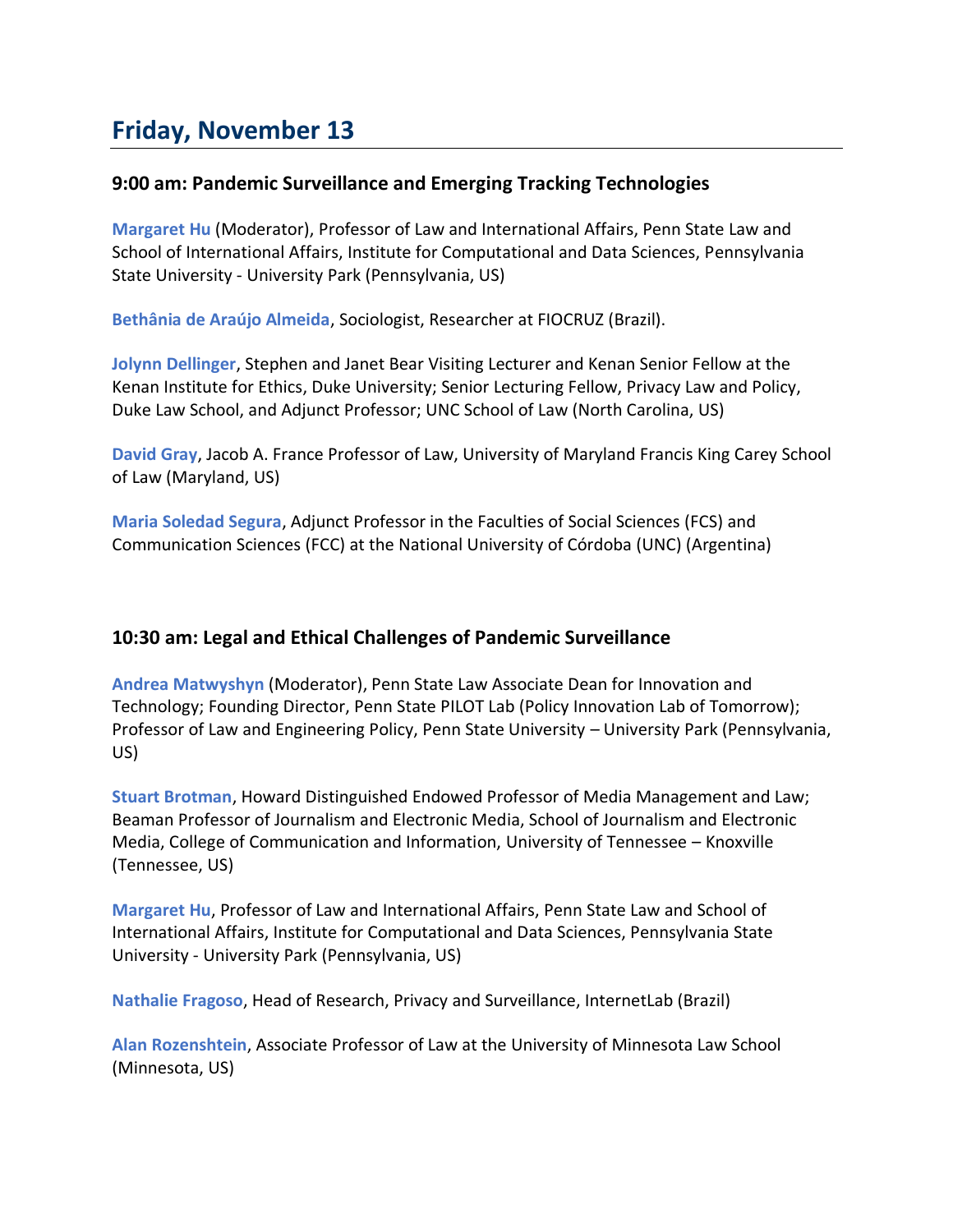# **Speaker Bios**



## Bethânia de Araújo Almeida

Bethânia de Araújo Almeida is a sociologist with a PhD in public health. She is a public worker of FIOCRUZ, she works at the Center for Data Integration and Knowledge for Health (CIDACS) and other institutional initiatives such as the Open Science Working Group. Among her areas of interest are data governance for research and the sociology of science intensive in the use of data. *Webpage: <https://www.rd-alliance.org/users/bethania-de-araujo-almeida>*



#### Stuart Brotman

Stuart N. Brotman is an American government policymaker; tenured university professor; management consultant; lawyer; author and editorial adviser; and non-profit organization executive. He is the inaugural Howard Distinguished Endowed Professor of Media Management and Law and Beaman Professor of Journalism and Electronic Media at the University of Tennessee, Knoxville. He has served in four Presidential Administrations on a bipartisan basis and has taught students from 42 countries in six separate disciplines--Communications, Journalism, Business, Law, International Relations, and Public Policy. He also has advised private and public sector clients in more than 30 countries on five continents. Brotman is the first-ever visiting professor of entertainment and media law at Harvard Law. He also was the first Harvard Law School faculty member to teach telecommunications law. He served as a faculty member in Harvard Law School's Institute for Global Law and Policy, and in the Harvard Business School Executive Education Program. He held the first concurrent appointment in digital media at Harvard and MIT, respectively at the Berkman Center for Internet & Society and the Program on Comparative Media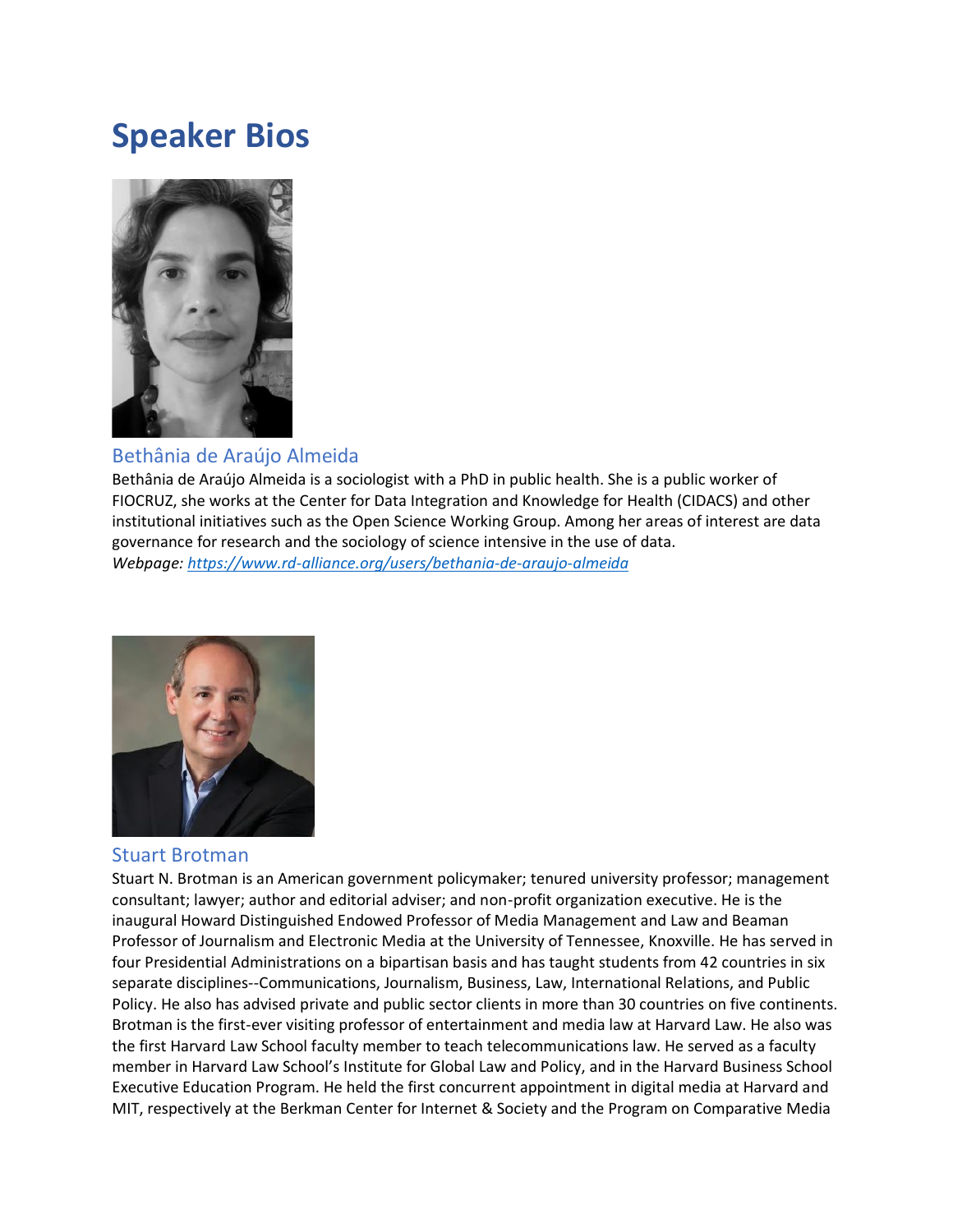Studies, and created the first study group on communications policymaking at the Harvard Kennedy School Institute of Politics.

*Webpage: <https://jem.utk.edu/profile/Stuart-N-Brotman>*



#### Ian Brown

Ian Brown is the visiting CyberBRICS professor at Fundação Getulio Vargas (FGV) Law School in Rio de Janeiro, Brazil. He is a leading specialist on Internet regulation, particularly relating to information security and privacy, digital elements of the election lifecycle, and pro-competition mechanisms such as interoperability. His clients since 1999 include the Open Society Foundations, Global Network Initiative, Vodafone, BSkyB, UK and US governments, German Bundestag, European Commission and Parliament, Council of Europe, OECD, Commonwealth, and the United Nations.

He is an ACM Distinguished Scientist and was previously Principal Scientific Officer at the UK government's Department for Digital, Culture, Media and Sport; Professor of Information Security and Privacy at the University of Oxford's Internet Institute; and a Knowledge Exchange Fellow with the Commonwealth Secretariat and UK National Crime Agency. His books include [Cybersecurity for](https://books.thecommonwealth.org/cybersecurity-elections-paperback)  [Elections](https://books.thecommonwealth.org/cybersecurity-elections-paperback) (2020, Commonwealth Secretariat, with Marsden/Lee/Veale), Regulating Code (2013, MIT Press, with Marsden), and [Research Handbook on Governance of the Internet](https://www.e-elgar.com/shop/usd/research-handbook-on-governance-of-the-internet-9781849805025.html) (ed., 2013, Edward Elgar). Brown co-founded and served on the boards of [European Digital Rights,](https://edri.org/) [Open Rights Group,](https://www.openrightsgroup.org/) the [Foundation for Information Policy Research](https://fipr.org/) and [Privacy International;](https://www.privacyinternational.org/) and has written for [The](https://www.ft.com/content/4f35215e-c745-11de-bb6f-00144feab49a)  [Financial Times](https://www.ft.com/content/4f35215e-c745-11de-bb6f-00144feab49a) and [The Guardian.](https://www.theguardian.com/profile/ian-brown) He is a fellow of the British Computing Society, Open Forum Europe, and the International University of Japan.

*Webpage: <https://www.ianbrown.tech/about/>*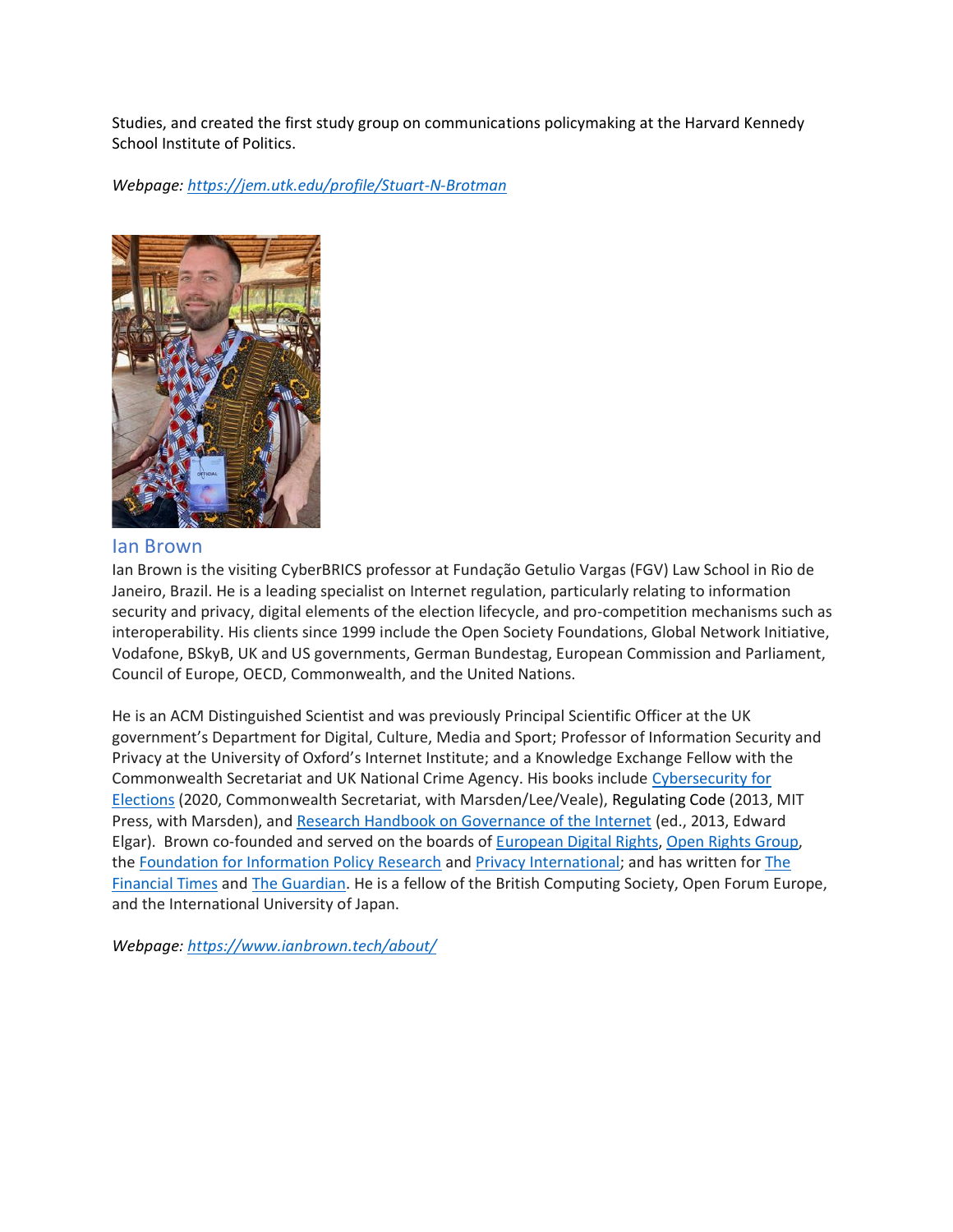

## Yasodora Córdova

Yasodora Córdova is an MC/MPA Ford Foundation Mason Fellow at Ash Center for Democratic Governance and Innovation, at Harvard University. She worked at the World Bank's governance sector as a citizen engagement and agile fellow. With a developer background, she assisted middle and lowincome countries to integrate technology into their governance infrastructure. Her work ranges from helping governments with participatory budgeting to stemming corruption among civil servants to set up budget management systems or human resource management tools. She is a former Senior Fellow of the Digital Kennedy School, and a former fellow of the Berkman Klein Center for Internet and Society, both at Harvard University. Yaso sits on the Director's board of the Ciudadania Inteligente and is a former CEO of the "Serenata de Amor Operation", an anti-corruption A.I. platform that uses machine learning and open data to facilitate social control of the public money spent by the representatives in Brazil. Before being selected as a Fellow of the Berkman Klein Center, in 2016, Yasodara worked as a Web Specialist at the World Wide Web Consortium, as the chair of the Data on the Web Working Group, among other positions.

Earlier, she worked with data visualization and was awarded twice the biggest Brazilian prize in Journalism and Human Rights, the Vladimir Herzog Award. She is one of the first female Hackerspace founders in Brazil and was part of the advisory board of the Open Knowledge Foundation from its outset in Brazil, until 2018.

*Webpage: <https://www.yaso.is/>*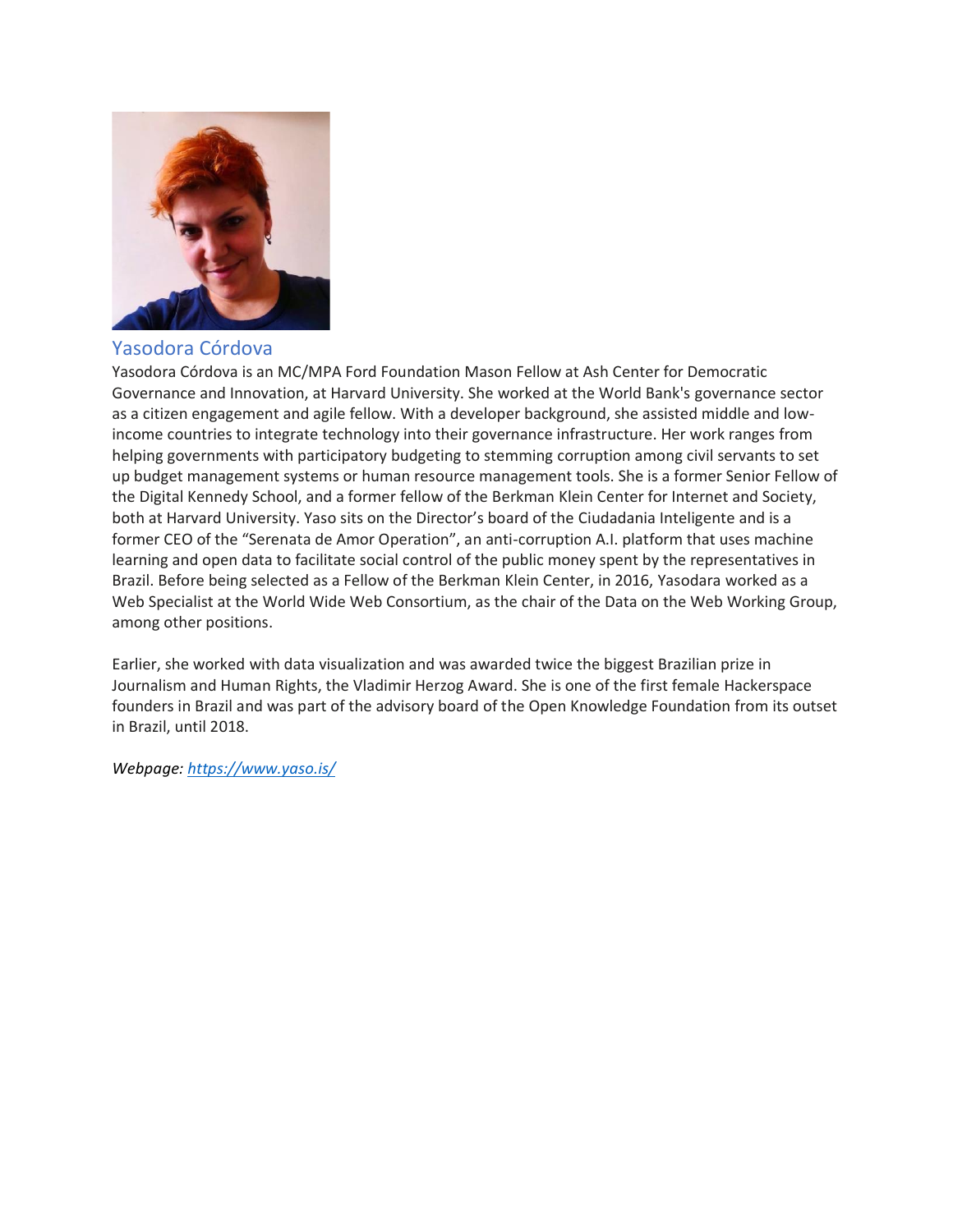

#### Els De Busser

Els De Busser is Assistant Professor Cybersecurity Governance at the Institute of Security and Global Affairs since 2017 at Leiden University. She is educational director of the Executive Master Cyber Security and teaches also in the Master Crisis and Security Management. Els is a researcher in the The Hague Program for Cyber Norms and a member of the Standing Committee of Experts on International Immigration, Refugee and Criminal Law (Meijers Committee).

Els conducts research on cybersecurity, data protection and European and international cooperation and information exchange in criminal matters especially in the transatlantic relationship. She teaches courses on a broad range of topics including digital justice, law and security, the rule of law, data protection and privacy, legal aspects of cybersecurity and European criminal law.

In 2014, she received the Siracusa Prize for Young Penalists by AIDP and the International Siracusa Institute for Criminal Justice and Human Rights.Her book Data Protection in EU and US Criminal Cooperation (Maklu, 2009) was awarded with the 2014 Siracusa Prize for Young Penalists by the Association Internationale de Droit Pénal (AIDP) and the Siracusa International Institute for Criminal Justice and Human Rights.

*Webpage: <https://www.thehaguecybernorms.nl/team/els-de-busser>*



#### Jolynn Dellinger

Jolynn Dellinger is the Stephen and Janet Bear Visiting Lecturer and Kenan Senior Fellow at the Kenan Institute for Ethics. She also teaches Privacy Law and Policy as a Senior Lecturing Fellow at Duke Law School and as an Adjunct Professor at UNC School of Law. She is a member of the Board of Directors for the Triangle Privacy Research Hub and the Future of Privacy Forum Advisory Committee, and she recently served as Special Counsel for Privacy Policy and Litigation for the North Carolina Department of Justice.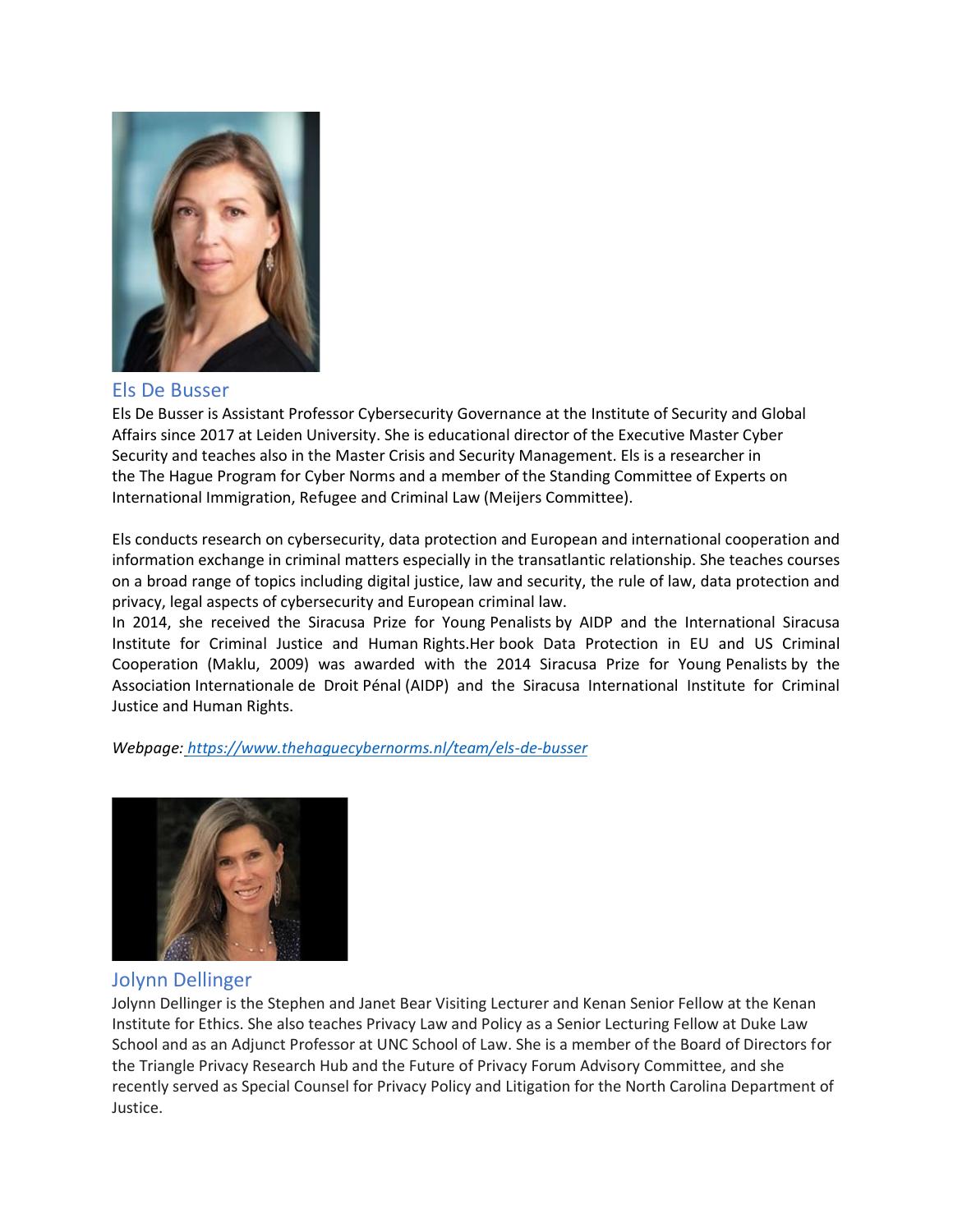From 2007-2013, she worked as the founding program manager for Data Privacy Day, a globally recognized event designed to raise awareness about privacy and create mechanisms for dialogue, collaboration and privacy solutions among nonprofits, academics, businesses and government entities. Dellinger has worked as a privacy lawyer at Intel Corporation, at The Privacy Projects, and at the National Cyber Security Alliance.

Prior to working for Intel, Dellinger worked as a staff attorney for Judge W. Earl Britt in the U.S. District Court for the Eastern District of North Carolina (1998-2007), as a Bristow Fellow in the Solicitor General's Office in the U.S. Department of Justice (1994-95), and as a clerk for Judge Francis D. Murnaghan, Jr. in the U.S. Court of Appeals for the Fourth Circuit (1993-94). She has also practiced at law firms in Washington, D.C. and North Carolina, and taught Family Law at Duke Law School and Legal Writing at UNC School of Law. Dellinger received her BA in English from Columbia University ('89) where she also focused on Religion and Women's Studies. She received her JD from Duke Law School ('93), where she graduated Order of the Coif and was an editor on the Duke Law Journal. and her MA in Humanities/Women's Studies from Duke University ('93).

*Webpage: [https://kenan.ethics.duke.edu/people/jolynn](https://kenan.ethics.duke.edu/people/jolynn-dellinger/)[dellinger/](https://kenan.ethics.duke.edu/people/jolynn-dellinger/) and <https://law.duke.edu/fac/jdellinger/>*



#### Joshua Fairfield

Joshua Fairfield is an internationally recognized law and technology scholar, specializing in digital property, electronic contract, big data privacy, and virtual communities. He has written on the law and regulation of e-commerce and online contracts and on the application of standard economic models to virtual environments. Professor Fairfield's current research focuses on big data privacy models and the next generation of legal applications for cryptocurrencies. His articles on protecting consumer interests in an age of mass-market consumer contracting regularly appear in top law and law-and-technology journals, and policy pieces on consumer protection and technology have appeared in the New York Times, Forbes, and the Financial Times, among other outlets. Before entering the law, Professor Fairfield was a technology entrepreneur, serving as the director of research and development for languagelearning software company Rosetta Stone.

Professor Fairfield consults with U.S. government agencies, including the White House Office of Technology and the Homeland Security Privacy Office, on national security, privacy, and law enforcement within online communities and as well as on strategies for protecting children online. From 2009 to 2012, he provided privacy and civil liberties oversight for Intelligence Advance Research Project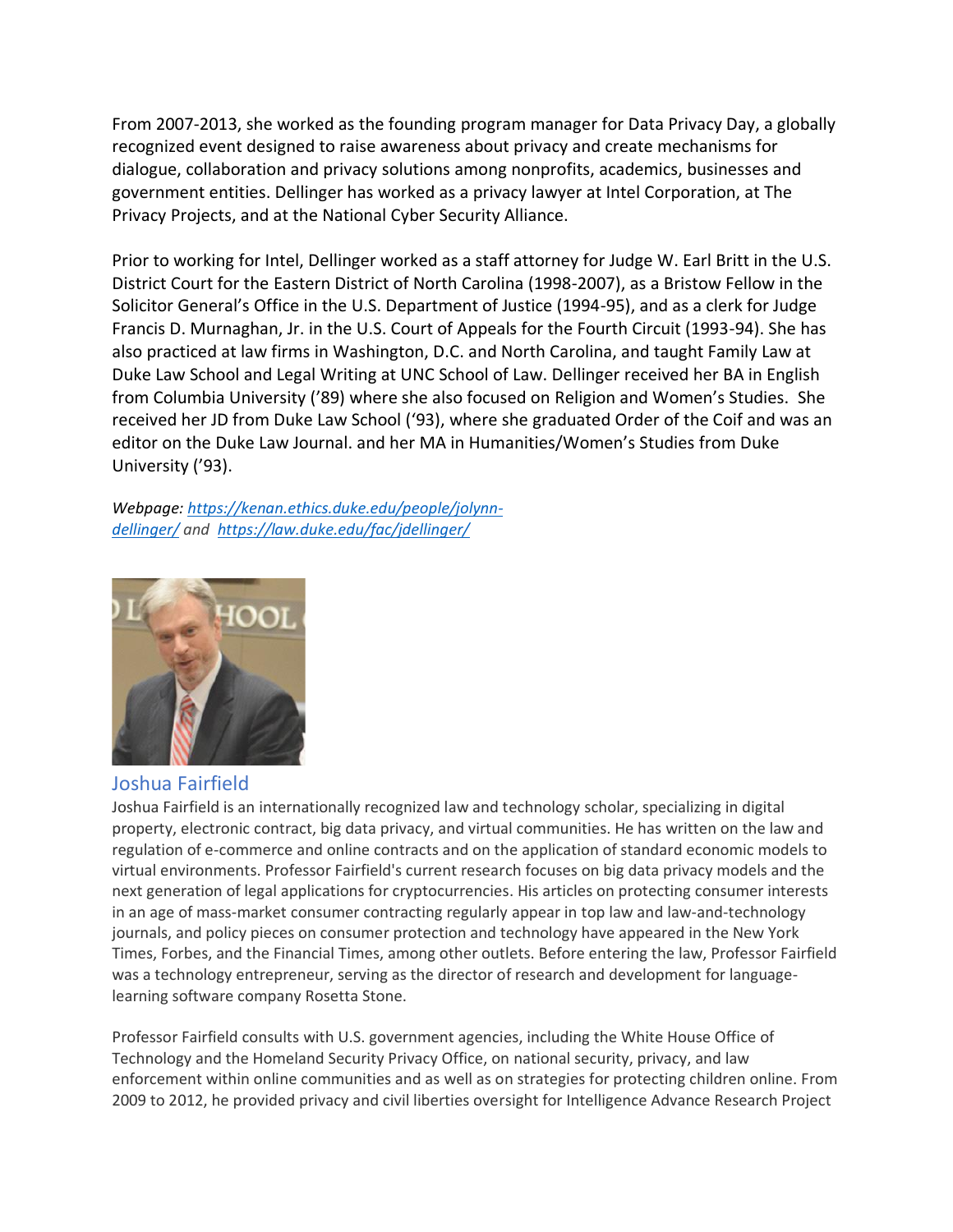Activity (IARPA) research programs in virtual worlds. In 2012-13 he was awarded a Fulbright Grant to study trans-Atlantic privacy law at the Max Planck Institute for Research on Collective Goods in Bonn, Germany. He was elected a member of the American Law Institute in 2013.

*Webpage: <https://law.wlu.edu/faculty/full-time-faculty/joshua-fairfield>*



#### Nathalie Fragoso

Nathalie Fragoso is head of research of the Privacy and Surveillance area at InternetLab**.** Ph.D. in Sociology of Law from the University of São Paulo Law School, where she also earned her Bachelors degree. LLM (Master of Laws) at the Ludwig-Maximilians-Universität München. Nathalie was the coordinator of the Luiz Gama Human Rights Clinic between 2013-2014. She is a member of the Collective of Lawyers for Human Rights– CADHu since 2015. Experienced in strategic litigation and human rights advocacy, Nathalie develops interdisciplinary research agendas in the areas of sociology of law, criminal law and human rights.

*Webpage: <https://www.internetlab.org.br/en/equipe-ilab/nathalie-fragoso-2/>*



David Gray

David Gray is the Jacob A. France Professor of Law at the University of Maryland Francis King Carey School of Law where he teaches criminal law, criminal procedure, evidence, international criminal law, and jurisprudence. Professor Gray's scholarship focuses on criminal law, criminal procedure, constitutional theory, and transitional justice. His books include *The Fourth Amendment an Age of Surveillance*(Cambridge University Press 2017), the *Cambridge Handbook of Surveillance Law* (Cambridge University Press 2017), and in 2019, he joined the leading textbook *American Criminal*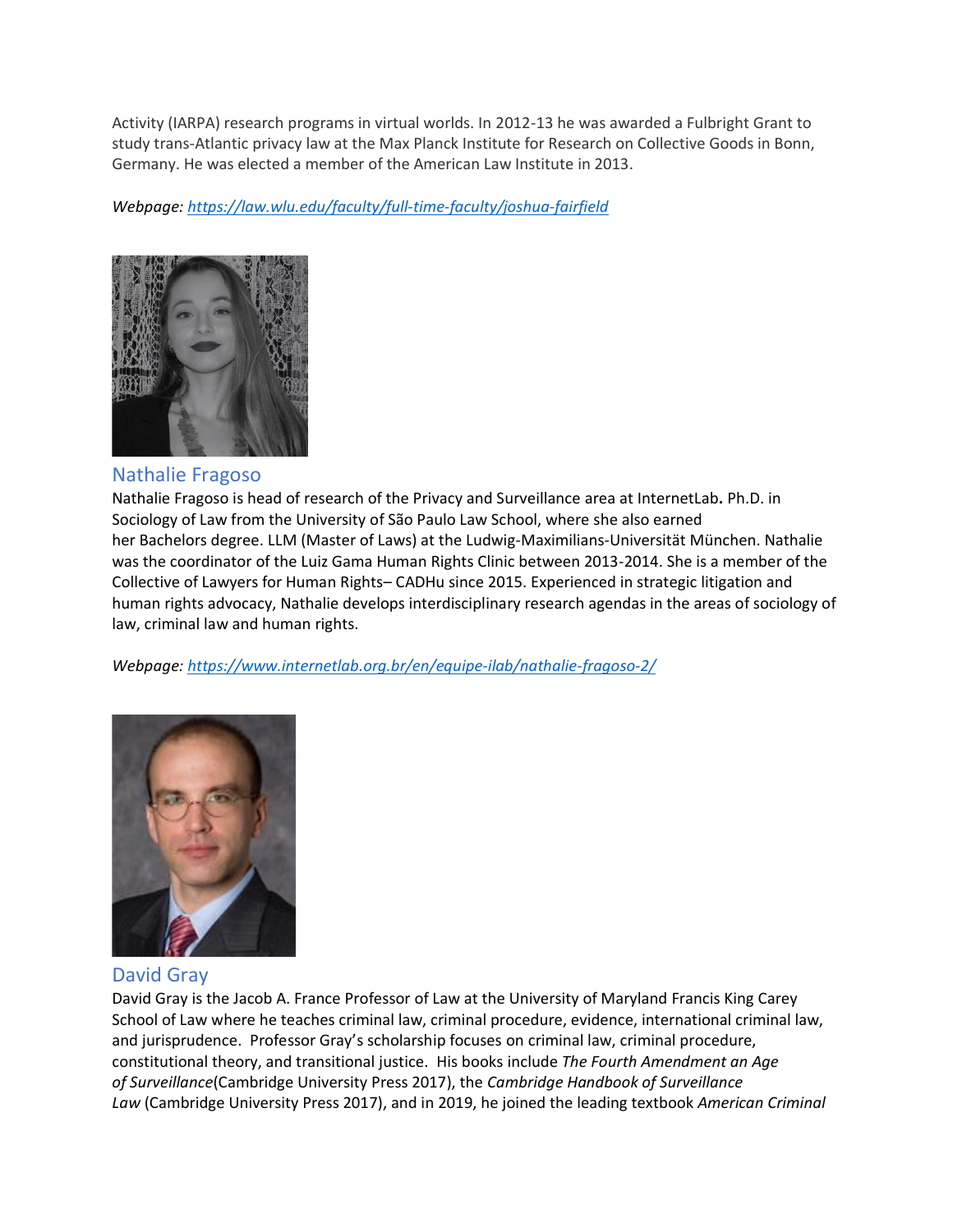*Procedure: Cases and Commentary*. He has also published dozens of articles and book chapters in leading journals and collections. His work has been cited and followed by state and federal appellate courts. In 2019, he was named University Researcher of the Year in recognition of his scholarly contributions. Consistent with the Law School's mission as a public educational institution, Professor Gray frequently provides expert commentary for local and national media outlets on topics relating to criminal law, police procedure, and surveillance. He has also written and contributed to amicus briefs filed in state appellate courts, federal courts, and the United States Supreme Court.

*Webpage: <https://www.law.umaryland.edu/Directory/profile.asp?id=598>*



#### Margaret Hu

Margaret Hu is the Associate Dean for Non-JD Programs and a Professor of Law and International Affairs at Penn State Law and School of International Affairs at The Pennsylvania State University – University Park. She is also an Institute for Computational and Data Sciences Faculty Fellow and Faculty Member of the Institute for Network and Security Research in the College of Engineering at The Pennsylvania State University. Her research interests include the intersection of immigration policy, national security, cybersurveillance, and civil rights. She has published several works on dataveillance and cybersurveillance, including, *Biometric ID Cybersurveillance*; *Big Data Blacklisting*; *Taxonomy of the Snowden Disclosures*; *Biometric Cyberintelligence and the Posse Comitatus Act*; and *Algorithmic Jim Crow*.

She is currently a member of the Advisory Board of the Future of Privacy Forum, a non-profit think tank in Washington, D.C., that promotes responsible data privacy policies. Previously, she served as special policy counsel in the Office of Special Counsel for Immigration-Related Unfair Employment Practices (OSC), Civil Rights Division, U.S. Department of Justice. Dean Hu holds a B.A. from the University of Kansas and a J.D. from Duke Law School. She clerked for Judge Rosemary Barkett on U.S. Court of Appeals for the Eleventh Circuit, and subsequently joined the U.S. Department of Justice through the Attorney General's Honors Program.

*Webpage: <https://pennstatelaw.psu.edu/faculty/hu>*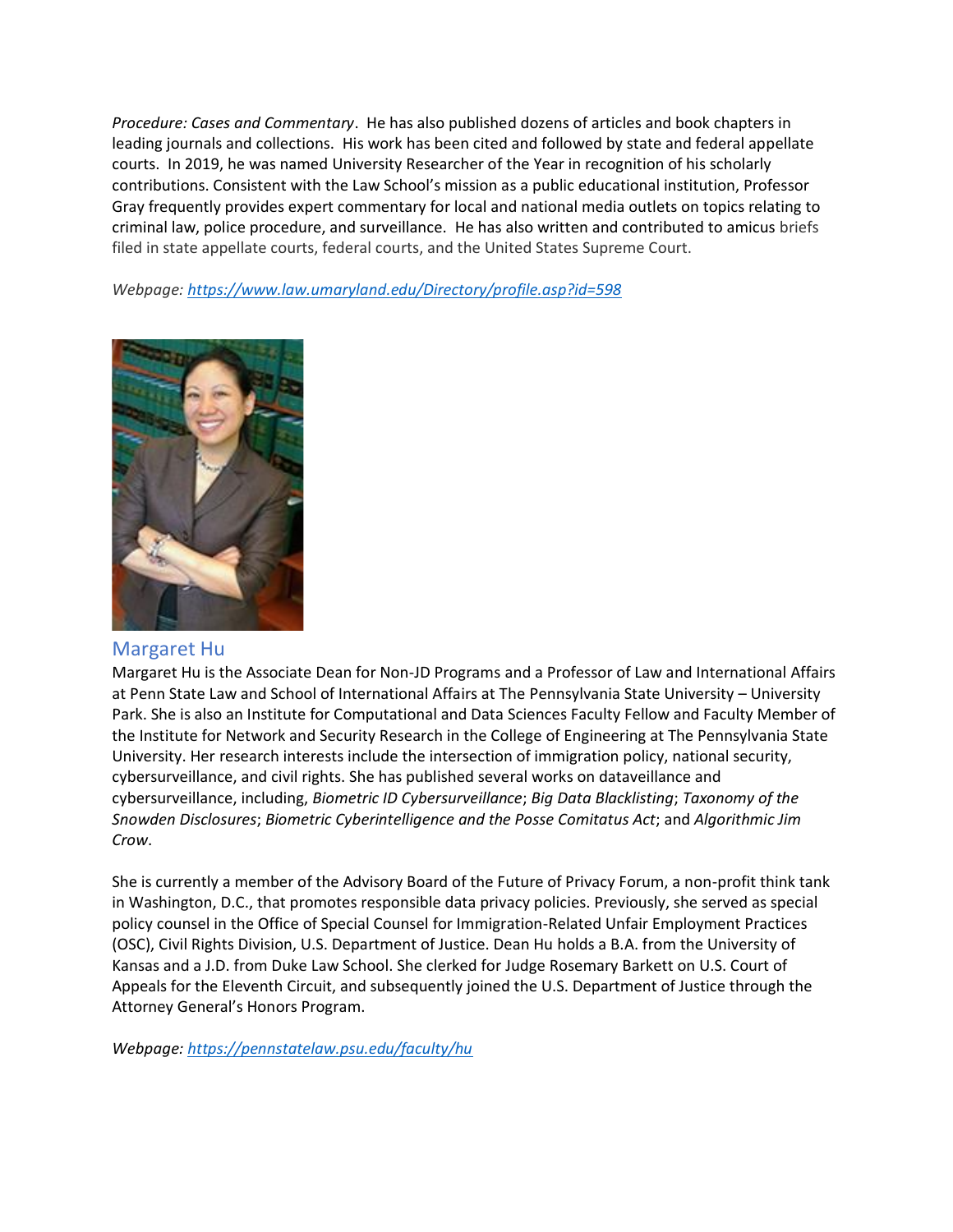

#### Peter Margulies

Professor Peter Margulies teaches National Security Law at Roger Williams University School of Law in Rhode Island. He has analyzed foreign surveillance for the influential Lawfare blog and spoken at Harvard, Yale, and Columbia Law School on topics including the intersection of surveillance, cybersecurity, and privacy in U.S. and EU law. In addition, Professor Margulies has served as co-counsel for *amici curiae* in prominent cases, including *Humanitarian Law Project v. Holder*, 561 U.S. 1 (2010) (holding that statute prohibiting material support to foreign terrorist organizations did not violate the First Amendment).

With Geoff Corn, Jimmy Gurule, and Eric Jensen, Professor Margulies is co-author of NATIONAL SECURITY LAW: PRINCIPLES AND POLICY (Wolters Kluwer 2d ed. 2019). Professor Margulies' recent articles include, *Surveillance by Algorithm: The NSA, Computerized Intelligence Collection, and Human Rights*, 68 Fla. L. Rev. 1045 (2016); *Searching for Accountability Under FISA: Internal Separation of Powers & Surveillance Law* (forthcoming 2021 in the Marquette L.

Rev.), [https://ssrn.com/abstract=3695054,](https://ssrn.com/abstract=3695054) and a paper for the Privacy & Civil Liberties Oversight Board (PBLOB) 2020 scholarship symposium: *FISA & the FBI*, [https://www.pclob.gov/Projects.](https://www.pclob.gov/Projects)

*Webpage: <https://law.rwu.edu/faculty/peter-s-margulies>*



#### Andrea Matwyshyn

Andrea Matwyshyn is founding director of the Penn State PILOT Lab (Policy Innovation Lab of Tomorrow), an interdisciplinary technology policy lab, the Associate Dean of Innovation and a professor with Penn State Law and a professor in the College of Engineering at Penn State University – University Park. She is an academic and author whose work focuses on technology and information policy and law,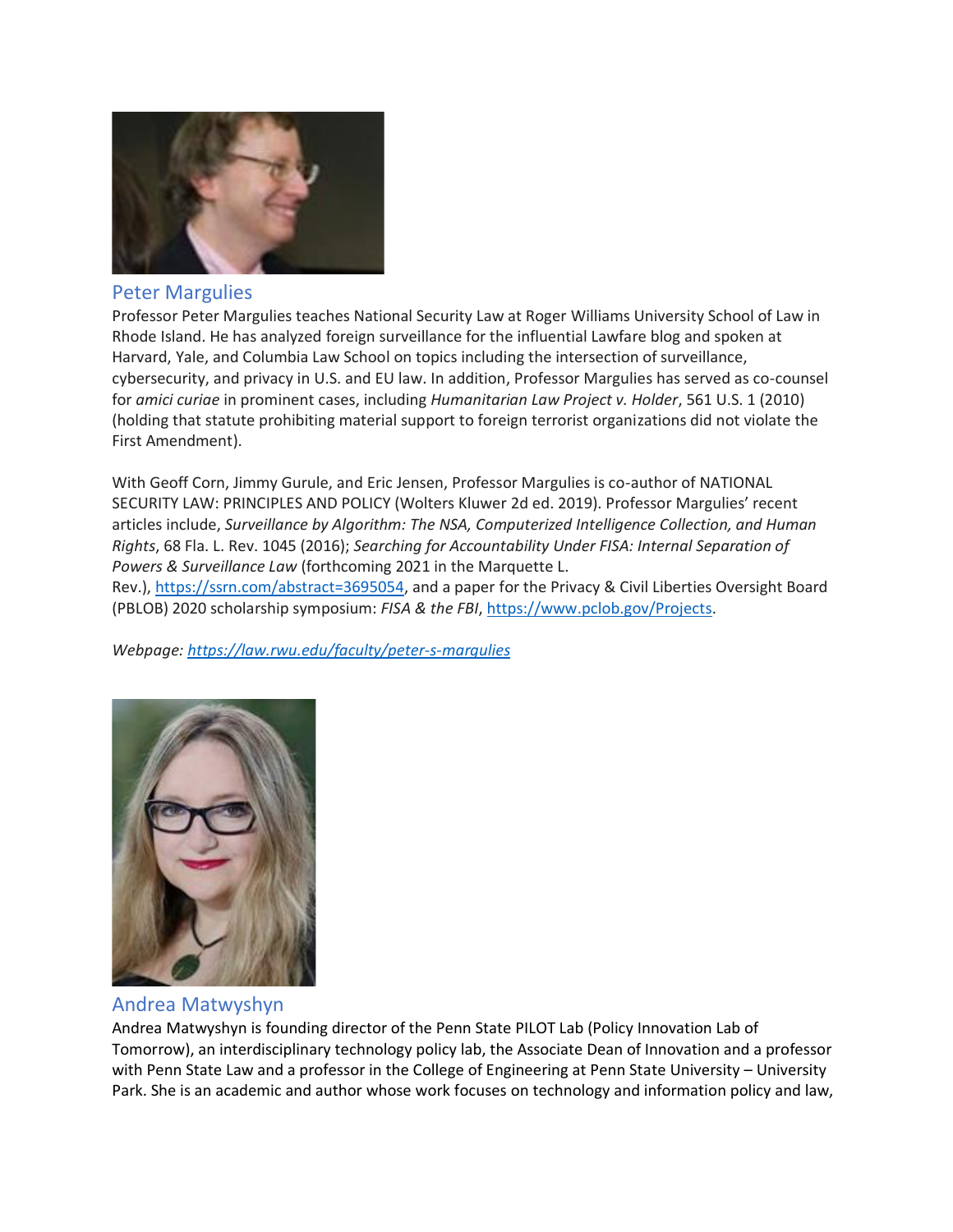particularly information security/"cybersecurity," artificial intelligence, consumer privacy, intellectual property, health technology, and technology workforce pipeline policy. In 2014, she served as the senior [policy advisor/academic in residence](https://nam01.safelinks.protection.outlook.com/?url=https%3A%2F%2Fwww.ftc.gov%2Fnews-events%2Fpress-releases%2F2013%2F11%2Fftc-names-latanya-sweeney-chief-technologist-andrea-matwyshyn&data=04%7C01%7Candreamm%40psu.edu%7Cc7fcf37cf9e5434a5e9708d87adc5601%7C7cf48d453ddb4389a9c1c115526eb52e%7C0%7C0%7C637394434054259153%7CUnknown%7CTWFpbGZsb3d8eyJWIjoiMC4wLjAwMDAiLCJQIjoiV2luMzIiLCJBTiI6Ik1haWwiLCJXVCI6Mn0%3D%7C1000&sdata=upRp7bltykwtQubZMJPAWBC8XcbLUa39Z3FddKGcGW0%3D&reserved=0) at the U.S. Federal Trade Commission. As public service, she has [testified in Congress](https://nam01.safelinks.protection.outlook.com/?url=https%3A%2F%2Fwww.youtube.com%2Fwatch%3Fv%3DQSN-XCw8y7E%26feature%3Dyoutu.be%26t%3D35m23s&data=04%7C01%7Candreamm%40psu.edu%7Cc7fcf37cf9e5434a5e9708d87adc5601%7C7cf48d453ddb4389a9c1c115526eb52e%7C0%7C0%7C637394434054269145%7CUnknown%7CTWFpbGZsb3d8eyJWIjoiMC4wLjAwMDAiLCJQIjoiV2luMzIiLCJBTiI6Ik1haWwiLCJXVCI6Mn0%3D%7C1000&sdata=EiSTqOS1YcP%2BNk6R%2Fd%2FUJ7PuuLyEwF1x6tyLTw8iugg%3D&reserved=0) on issues of information security regulation, and she maintains ongoing policy [engagement.](https://nam01.safelinks.protection.outlook.com/?url=https%3A%2F%2Fwww.andreamm.com%2Fgovernment&data=04%7C01%7Candreamm%40psu.edu%7Cc7fcf37cf9e5434a5e9708d87adc5601%7C7cf48d453ddb4389a9c1c115526eb52e%7C0%7C0%7C637394434054269145%7CUnknown%7CTWFpbGZsb3d8eyJWIjoiMC4wLjAwMDAiLCJQIjoiV2luMzIiLCJBTiI6Ik1haWwiLCJXVCI6Mn0%3D%7C1000&sdata=MDG51CnsWLplHfKniTpobEBkUL5%2FlP39UEuOShexSaE%3D&reserved=0) Professor Matwyshyn has previously held primary appointments in University of Pennsylvania's Wharton School, Northwestern University School of Law, the University of Florida Levin College of Law, and Northeastern University. Professor Matwyshyn was a U.S.-U.K. Fulbright Commission Cyber Security Scholar award recipient in 2016-17. In 2020, she is a Kluge Center Fellow in Digital Studies at the Library of Congress.

#### *Webpage: [https://andreamm.com](https://andreamm.com/)*



#### Davi Ottenheimer

Davi Ottenheimer is Vice President of Trust and Digital Ethics at Inrupt. In the last two years, he has led development of client-side field-level encryption in a non-relational database. He brings 25+ years' experience as a head of security and trust managing global security engineering, operations and assessments, and over a decade of leading incident response and digital forensics. Davi has helped serve customer data protection needs across many industries including data storage and management, software, investment, banking, international retail, as well as higher education, healthcare and aerospace.

*Webpage: <https://inrupt.com/meet-the-inrupters>*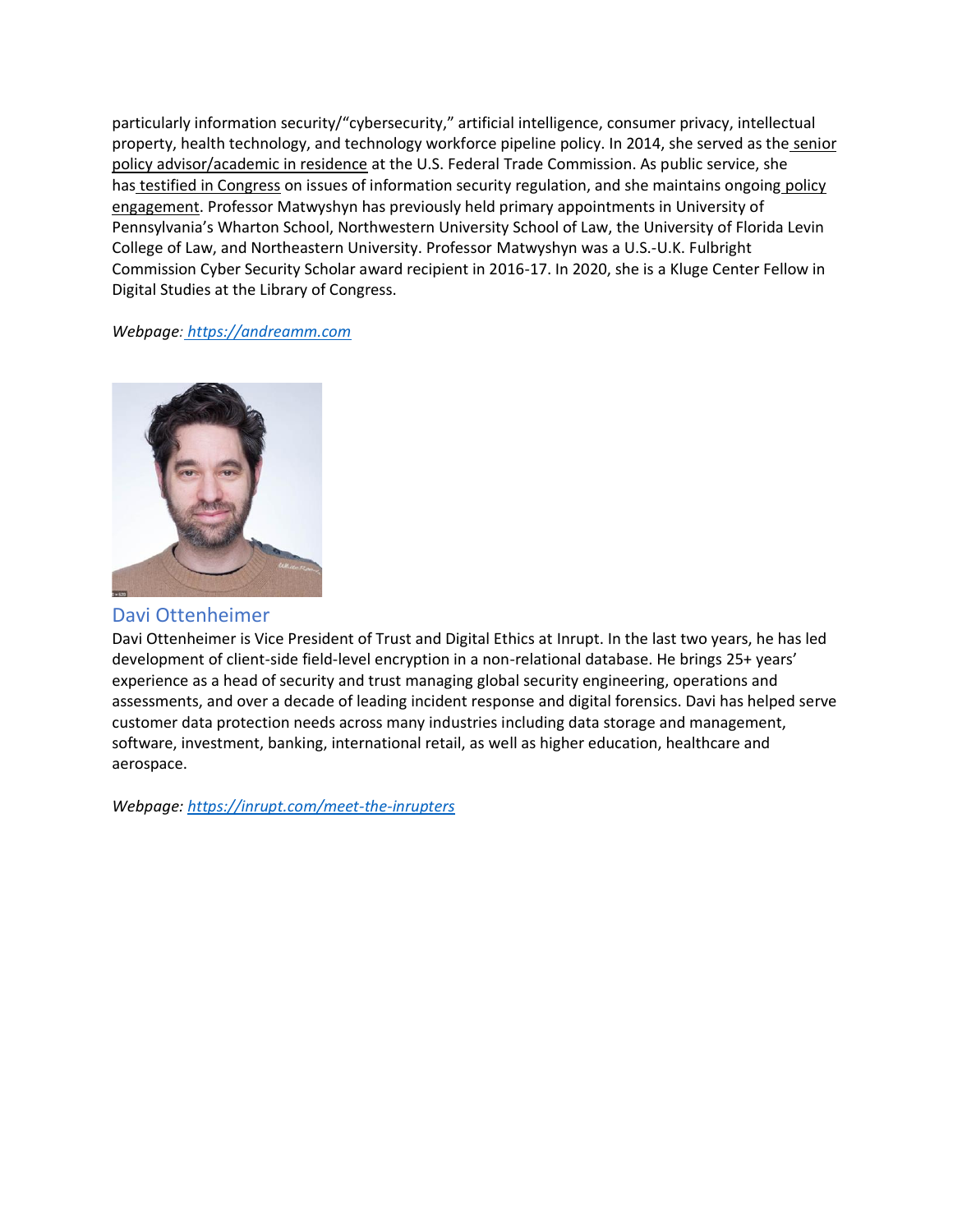

## Alan Rozenshtein

Alan Rozenshtein is an Associate Professor of Law at the University of Minnesota Law School. He is also contributing editor at [Lawfare,](https://nam01.safelinks.protection.outlook.com/?url=https%3A%2F%2Fwww.lawfareblog.com%2Fcontributors%2Farozenshtein&data=04%7C01%7Cmkh6004%40psu.edu%7C1f625feb22b34ee97f5408d879dbfad6%7C7cf48d453ddb4389a9c1c115526eb52e%7C0%7C0%7C637393333004220318%7CUnknown%7CTWFpbGZsb3d8eyJWIjoiMC4wLjAwMDAiLCJQIjoiV2luMzIiLCJBTiI6Ik1haWwiLCJXVCI6Mn0%3D%7C1000&sdata=Lft6geP8mGLbYddZYclHPh1NJbAdVNVtFXK7oWWkPDQ%3D&reserved=0) a member of the [Scholars Strategy Network,](https://nam01.safelinks.protection.outlook.com/?url=https%3A%2F%2Fscholars.org%2Fscholar%2Falan-rozenshtein&data=04%7C01%7Cmkh6004%40psu.edu%7C1f625feb22b34ee97f5408d879dbfad6%7C7cf48d453ddb4389a9c1c115526eb52e%7C0%7C0%7C637393333004230316%7CUnknown%7CTWFpbGZsb3d8eyJWIjoiMC4wLjAwMDAiLCJQIjoiV2luMzIiLCJBTiI6Ik1haWwiLCJXVCI6Mn0%3D%7C1000&sdata=2lLuXk6NZNY28tD8XdfQgdwkM7OCodUb5iTSI8jm8V4%3D&reserved=0) and a visiting faculty fellow at the University of Nebraska College of Law. He previously served as an Attorney Advisor with the Office of Law and Policy in the National Security Division of the U.S. Department of Justice and a Special Assistant United States Attorney in the U.S. Attorney's Office for the District of Maryland. His forthcoming article, *[Digital Disease Surveillance](https://nam01.safelinks.protection.outlook.com/?url=https%3A%2F%2Fpapers.ssrn.com%2Fsol3%2Fpapers.cfm%3Fabstract_id%3D3698431&data=04%7C01%7Cmkh6004%40psu.edu%7C1f625feb22b34ee97f5408d879dbfad6%7C7cf48d453ddb4389a9c1c115526eb52e%7C0%7C0%7C637393333004230316%7CUnknown%7CTWFpbGZsb3d8eyJWIjoiMC4wLjAwMDAiLCJQIjoiV2luMzIiLCJBTiI6Ik1haWwiLCJXVCI6Mn0%3D%7C1000&sdata=3gVCS6sNQytvwbIOmLwR1xItXxS6j4LWxGlwOB9sTX0%3D&reserved=0)*, will be published by the American University Law Review in 2021.

#### *Webpage: <https://www.law.umn.edu/profiles/alan-rozenshtein>*



#### Maria Soledad Segura

María Soledad Segura is a graduate in Social Communication and Magister in Contemporary Communication and Culture from the National University of Córdoba (UNC), PhD in Social Sciences from the University of Buenos Aires. Regular Adjunct Professor at the Faculties of Social Sciences (FCS) and Communication Sciences (FCC) of the UNC since 2004. Adjunct Researcher of the National Council for Scientific and Technical Research (CONICET) since 2014. At the FCS-UNC she was coordinator of Graduates in Sociology and Political Science between 2017 and 2018, teaching advisor between 2012 and 2016. She is a member of the International Association for Media and Communication Research (IAMCR) -where she is co-chair of the Media Development Sector Working Group-, the Latin American Association of Researchers in Communication (ALAIC), the Aid and Journalism Network (AJN) and the Latin American Network for Communication, Citizenship, Education and Integration (Rede Amlat).

*Webpage: <https://cordoba.academia.edu/SoledadSegura>*